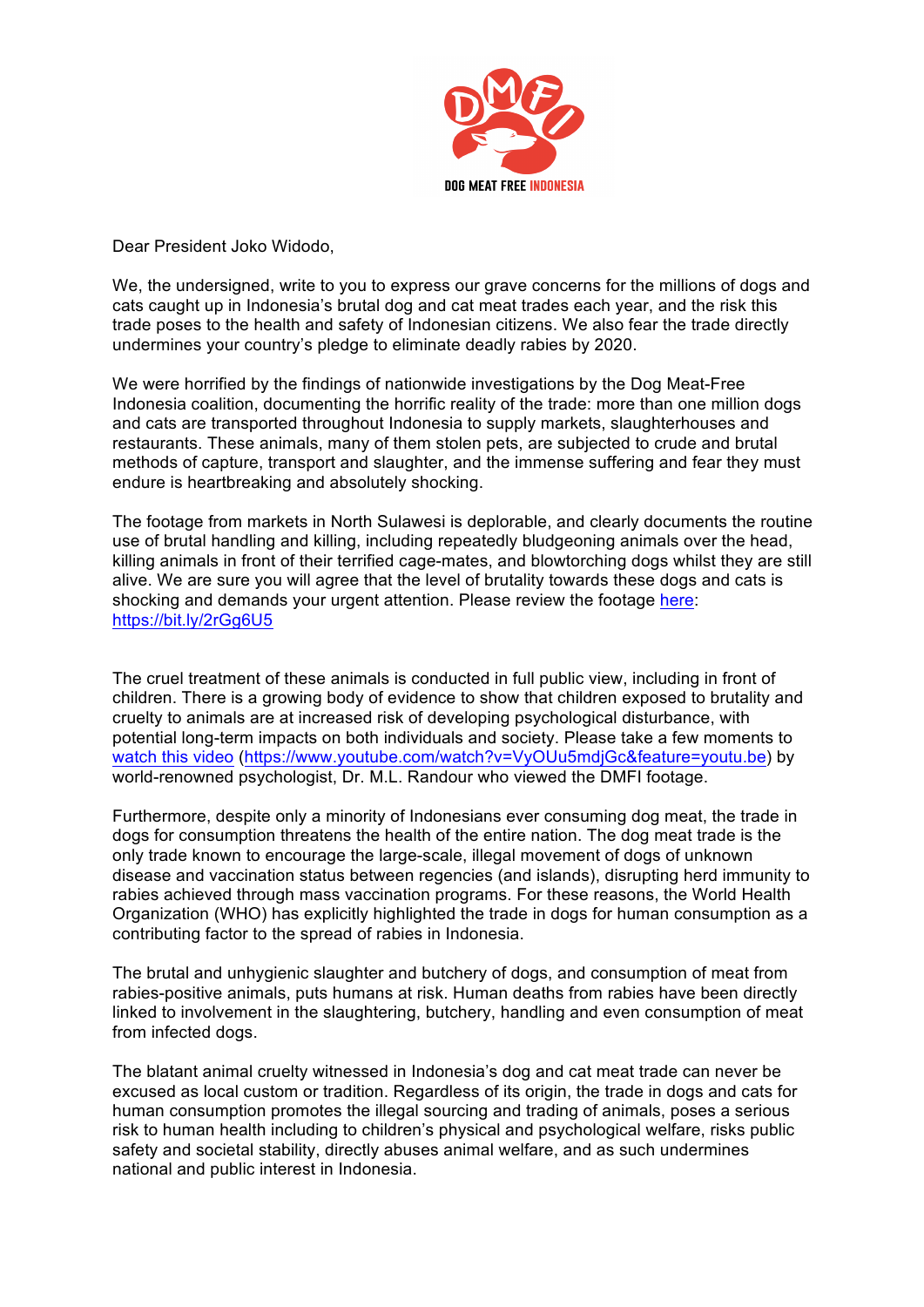

Indonesia's international reputation will continue to be compromised for as long as such obscene animal cruelty is allowed, the kind of cruelty that is both illegal and wholly unacceptable across most of the global community. As national and international concern for animals grows, so does the need for decisive action to be taken.

Whilst no country in the world today has legalised the dog meat trade, a growing number of countries across Asia have explicitly banned the trade in and consumption of dog meat. We would dearly love for Indonesia to join Hong Kong, Taiwan, Thailand, the Philippines, and others by introducing and enforcing legislation prohibiting the dog and cat meat trade. This would be celebrated globally and warmly welcomed by the millions of tourists who currently choose to visit Indonesia each year.

We thereby urge you to take immediate action to address these concerns by banning the dog and cat meat trades across Indonesia, thereby safeguarding your nation's health, and securing a reputation for Indonesia as a progressive nation on this most controversial of issues.

## Yours sincerely

Bobby Fernando, General Manager, Animal Friends Jogja Lola Webber, Director, Change For Animals Foundation Dr. Katherine Polack, Director, FOUR PAWS Kitty Block, President, Humane Society International Karin Franken, Director, Jakarta Animal Aid Network

Along with the following actors, musicians, athletes and influencers:

| Ade Rai                | Afgan              | Albert Hammond Jr        |
|------------------------|--------------------|--------------------------|
| Alfie Boe              | Alicia Silverstone | Andrea Parker            |
| Anna Paquin            | Anggun Cipta Sasmi | Ariel 'Noah'             |
| <b>Bellamy Young</b>   | <b>Ben Stein</b>   | Brian May                |
| <b>Bryan Greenberg</b> | Cakra Khan         | Cameron Diaz             |
| Chan Luu               | Chelsea Handler    | <b>Claire Holt</b>       |
| Courteney Cox          | Damian Kulash      | Danielle Panabaker       |
| David Boreanaz         | David Duchovny     | Denise Richards          |
| Dimas Beck             | Dwight Yorke       | Elizabeth Hurley         |
| <b>Ellen DeGeneres</b> | Emile Heskey       | Erin Foster              |
| <b>Frank Leboeuf</b>   | <b>Gabby Reece</b> | <b>Gamaliel Tapiheru</b> |
| <b>Geoff Stults</b>    | Gianfranco Zola    | Goran Visnjic            |